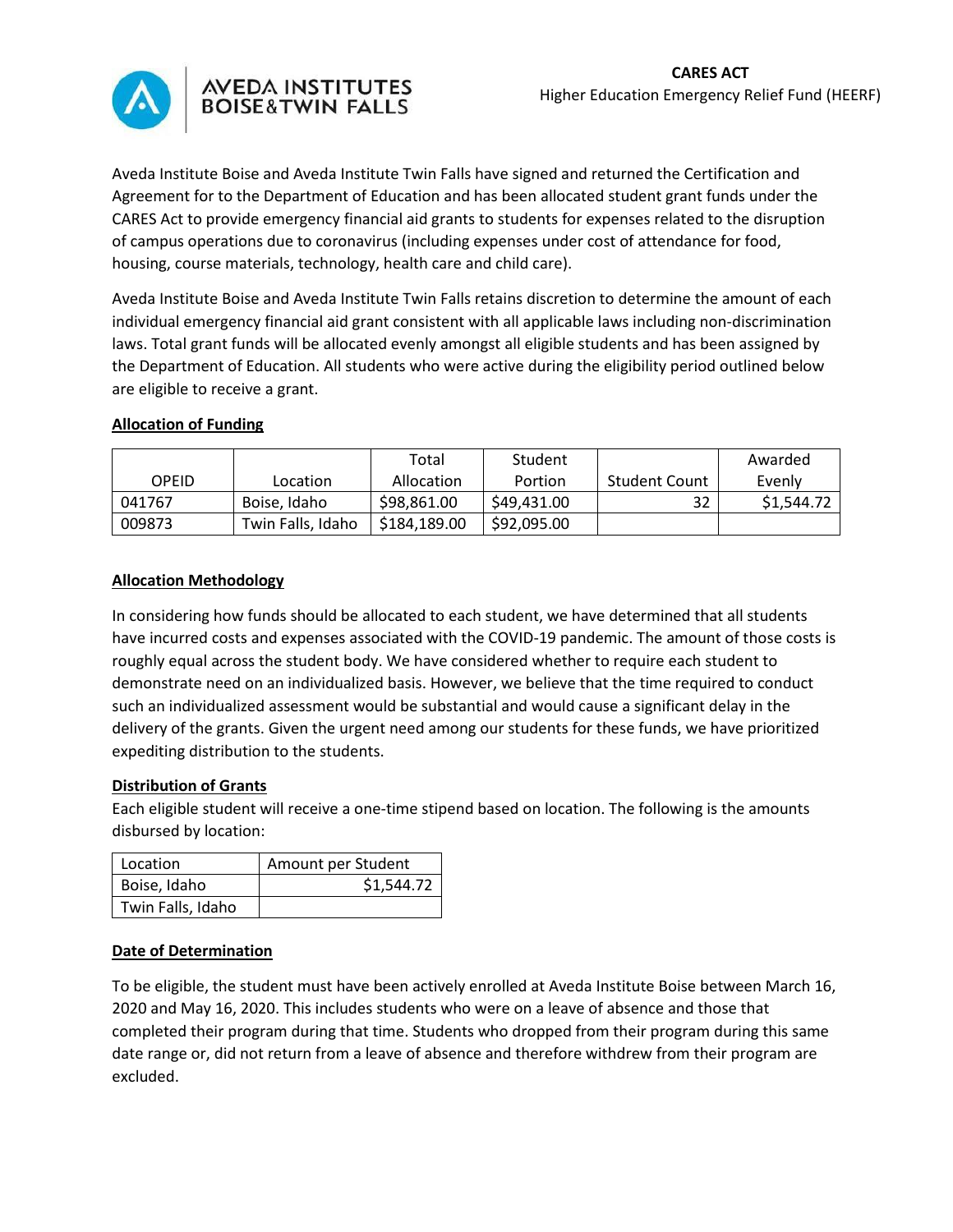

# AVEDA INSTITUTES<br>BOISE&TWIN FALLS

## **Reporting**

Documentation for detailed disbursements will be submitted to the Department of Education within 30 days of receipt of the funds and subsequently 45 days thereafter.

**Disbursements of funds will be reflected on the student's ledger but will NOT affect the student's tuition balance. Funds may not be used to pay a tuition balance.**

## **Policy on Student Use of Funds**

- Students may not be asked to use the grant funds to pay for educational supplies or tuition;
- Grant funds are to be used for expenses related to the disruption of campus operations due to coronavirus such as food, housing, course materials, technology, healthcare, and childcare;
- Each student must sign an acknowledgement that they accepted and received the grant funds and that it will be used for its intended purpose;
- Eligibility for CARES Act grants will not be discussed with prospective students. CARES Act grants may not be offered to or discussed with prospective students as an incentive to enroll.

## **Disbursement Method & Student Acknowledgement**

Eligible students will be issued a check for the appropriate amount of funds, based on location. Students will be notified in person and checks will be distributed in person at the school whenever possible. If a student is unable to pick the check up in person, the check will be mailed to them. Students will sign the acknowledgement prior to receiving the check, certifying that they will use the funds for the intended purpose of assisting with COVID-19 related expenses.

## **Staffing During Pandemic**

To the greatest extent practical, employees will be kept on staff.